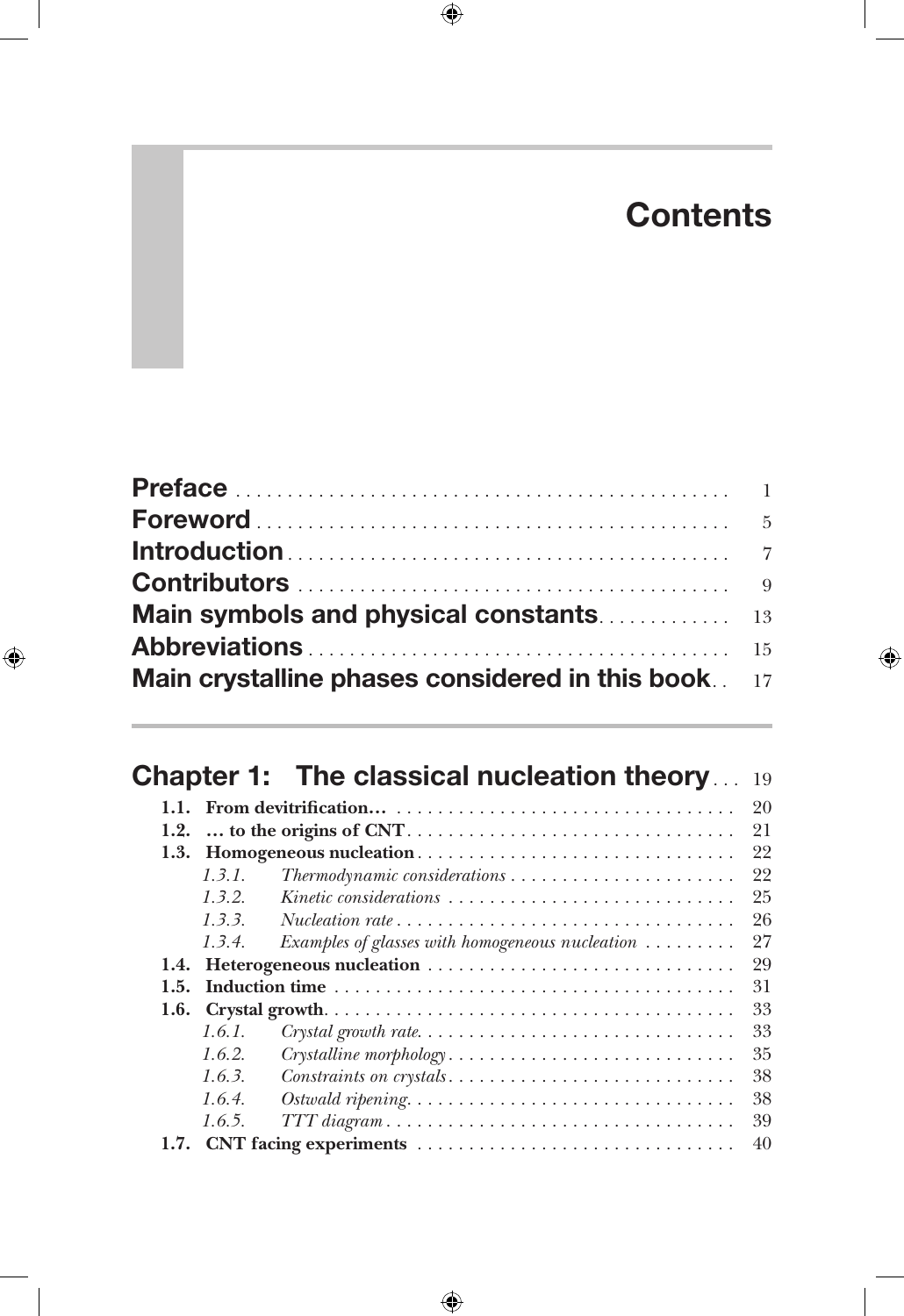#### Chapter 2: Beyond the classical nucleation theory.

|      |        |                                                                                       | 43 |
|------|--------|---------------------------------------------------------------------------------------|----|
| 2.1. |        |                                                                                       | 43 |
| 2.2. |        |                                                                                       | 45 |
| 2.3. |        |                                                                                       | 47 |
| 2.4. |        |                                                                                       | 47 |
|      | 2.4.1. | Introduction of a fractal surface $\dots \dots \dots \dots \dots \dots \dots$         | 48 |
|      | 2.4.2. |                                                                                       | 49 |
|      | 2.4.3. | Experimental observations of the critical nucleus? $\ldots \ldots$                    | 50 |
|      |        | 2.5. Non-homogeneous disordered system                                                | 51 |
|      | 2.5.1. | Nucleation theory in systems with static local disorder                               | 51 |
|      | 2.5.2. |                                                                                       | 53 |
|      |        |                                                                                       | 54 |
|      | 2.6.1. | Simplified theoretical description $\ldots \ldots \ldots \ldots \ldots \ldots \ldots$ | 54 |
|      | 2.6.2. | <i>Implications for nucleation/growth</i> $\ldots \ldots \ldots \ldots \ldots \ldots$ | 57 |
|      | 2.6.3. | Experimental observations of metastable nucleation $\dots\dots\dots$                  | 60 |
|      |        |                                                                                       | 62 |
|      | 2.7.1. | Description of the two-step model $\ldots \ldots \ldots \ldots \ldots \ldots$         | 62 |
|      | 2.7.2. |                                                                                       | 64 |
| 2.8. |        |                                                                                       | 65 |
|      |        |                                                                                       |    |

### Chapter 3: Thermodynamics of the glassy and the crystalline states – General kinetics of return to equilibrium. <sup>67</sup>

|        | 3.1. Stability and instability: application to oxide glasses   | -68 |
|--------|----------------------------------------------------------------|-----|
| 3.1.1. | Stability and postulates of thermodynamics                     | 68  |
| 3.1.2. |                                                                |     |
| 3.1.3. | Application to the specific case of the spinodal decomposition |     |
|        |                                                                | 73  |
| 3.1.4. |                                                                | 75  |
|        | 3.2. Experimental methods for the determination                |     |
|        | of thermodynamic quantities at the equilibrium of a stable     |     |
|        |                                                                |     |
| 3.2.1. | Overview of thermodynamic measurable quantities. $\dots \dots$ | 77  |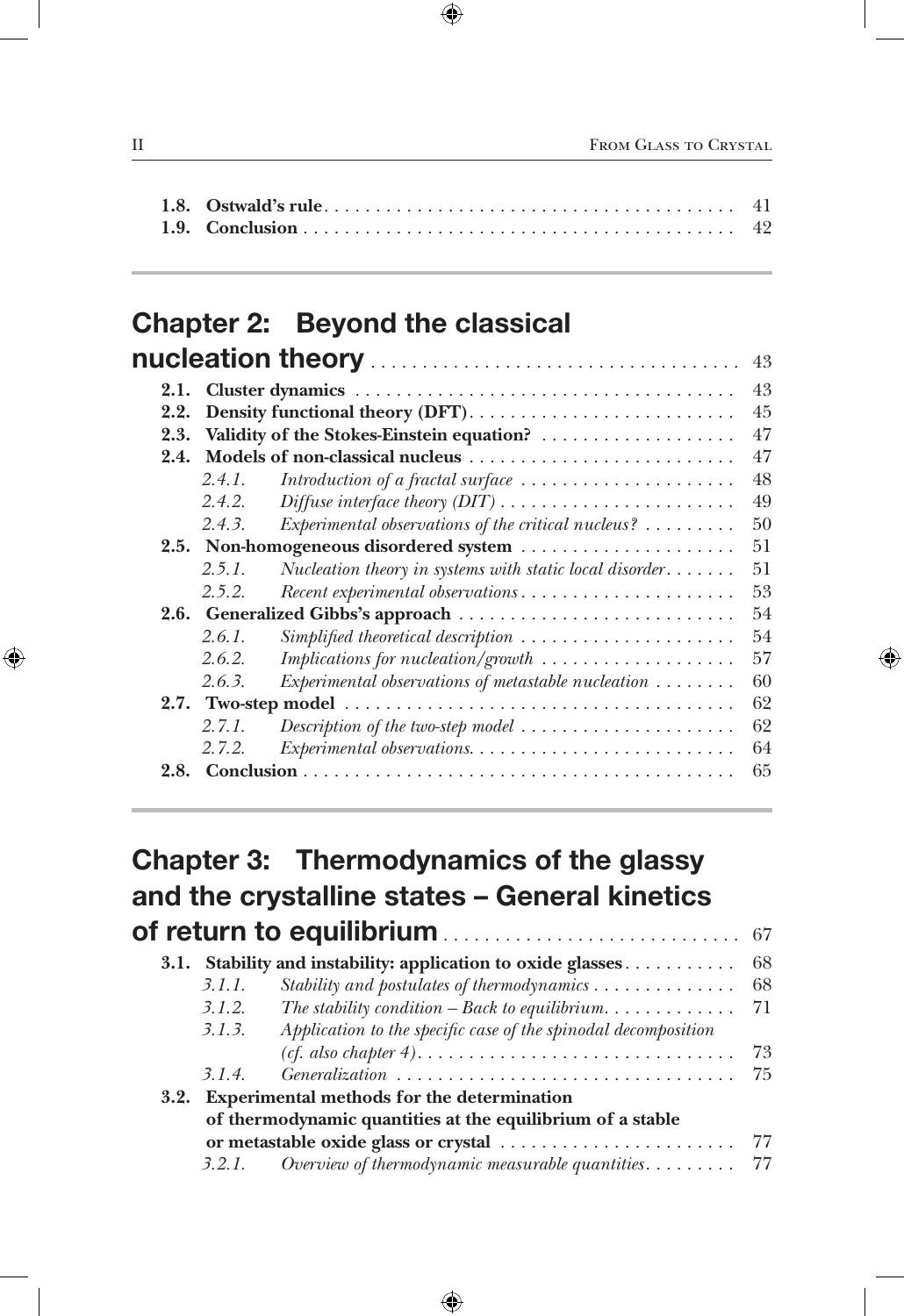| 3.2.2. | Measurement of enthalpy increment, heat capacity and                                                         |
|--------|--------------------------------------------------------------------------------------------------------------|
|        | 81<br>$transition \text{ } enthalpy \text{ } \ldots \ldots \ldots \ldots \ldots \ldots \ldots \ldots \ldots$ |
| 3.2.3. | Measurement of the formation or mixing functions.<br>91                                                      |
| 3.2.4. | Measurement of free enthalpy and derivative quantities by                                                    |
|        | Knudsen Effusion Mass Spectrometry (KEMS)  98                                                                |
| 3.2.5. | Importance of coupling the methods  101                                                                      |
|        | 3.3. Parameters characterizing the metastable vitreous state 103                                             |
| 3.3.1. | Thermodynamical description of the glass transition $103$                                                    |
| 3.3.2. | The fictive temperature and its measurement $\ldots \ldots \ldots \ldots 106$                                |
| 3.3.3. | Configurational entropy at $0 K$ and its measurement  108                                                    |
| 3.3.4. | Kinetic approach of the glassy transition – order parameter $\dots$ 109                                      |
|        | 3.4. Phenomenological approach of recrystallisation kinetics -                                               |
|        |                                                                                                              |
| 3.4.1. | Transformation by nucleation and growth - constant rate $\dots$ 115                                          |
| 3.4.2. | Transformation by nucleation and growth – constant growth                                                    |
|        |                                                                                                              |
| 3.4.3. |                                                                                                              |
| 3.4.4. |                                                                                                              |
|        |                                                                                                              |

# Chapter 4: Phase separation

|             | 4.2. Thermodynamic description of phase separation 126                                            |
|-------------|---------------------------------------------------------------------------------------------------|
| 4.2.1.      |                                                                                                   |
| 4.2.2.      | <i>Immiscibility in regular solutions.</i> $\ldots \ldots \ldots \ldots \ldots \ldots \ldots 127$ |
| 4.2.3.      | Description of immiscibility regions in glass 130                                                 |
|             |                                                                                                   |
| $4, 3, 1$ . |                                                                                                   |
| 4.3.2.      | Kinetics of phase separation by nucleation and growth $\dots \dots 137$                           |
| 4.3.3.      | Spinodal decomposition: Approach adopted by Cahn                                                  |
|             |                                                                                                   |
|             | 4.4. Influence of structure on the phase separation                                               |
|             |                                                                                                   |
| 4.4.1.      | Structural models: binary silicate and borate systems $\ldots \ldots$ 140                         |
| 4.4.2.      | Effect of the addition of elements on phase separation 144                                        |
| 4.4.3.      | Structural characterisation tools  146                                                            |
|             | 4.5. Characterisation of phase separation  146                                                    |
| 4.5.1.      | Metastable phase separation  146                                                                  |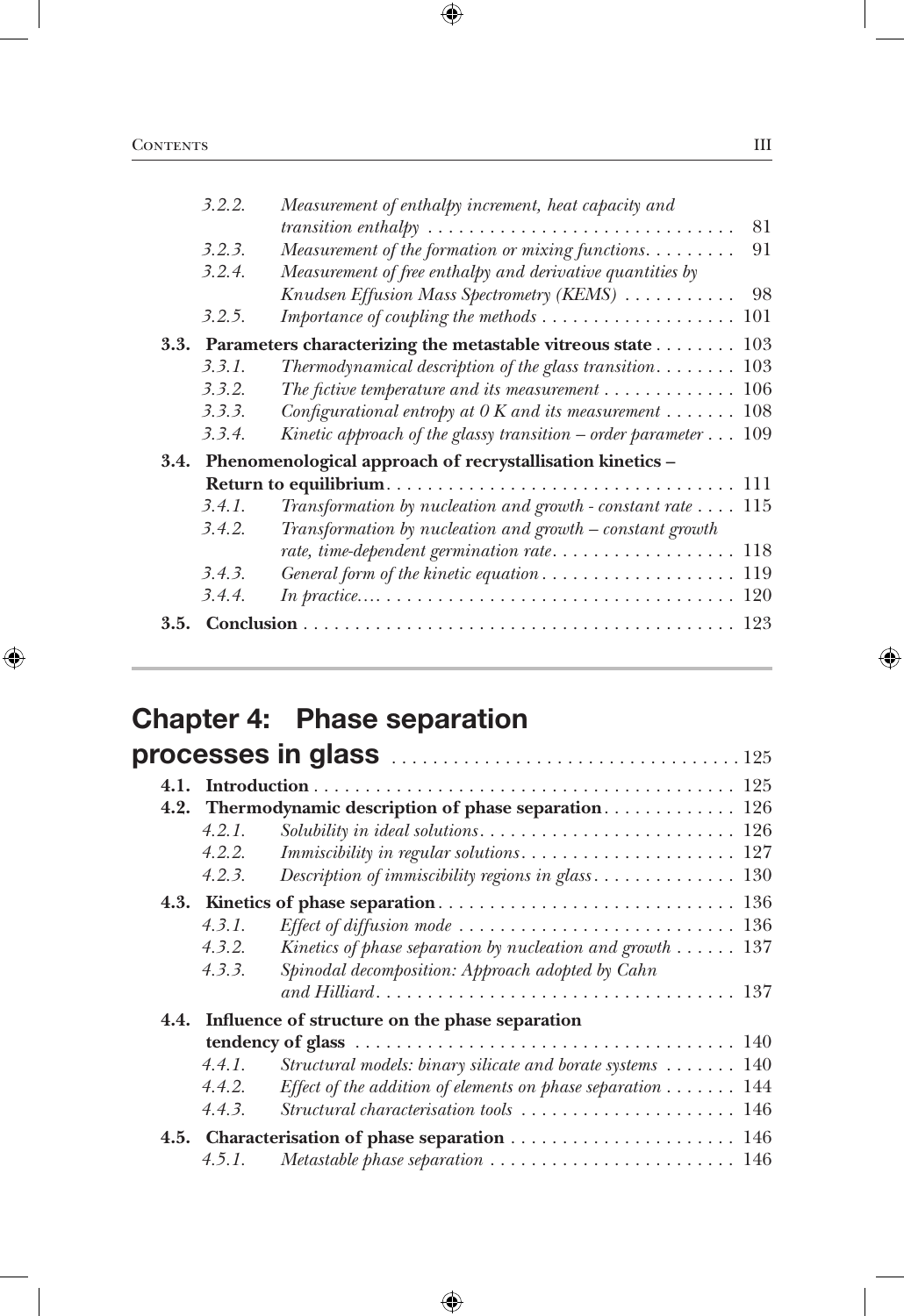| 4.5.2. | Stable phase separation extending into the metastable range 148 |  |
|--------|-----------------------------------------------------------------|--|
| 4.5.3. |                                                                 |  |

## Chapter 5: Solid-state chemistry approach of the main crystalline phases in glass-ceramics . <sup>155</sup>

| 5.2.        |                                                                                                             |
|-------------|-------------------------------------------------------------------------------------------------------------|
| 5.2.1.      | General features. $\ldots \ldots \ldots \ldots \ldots \ldots \ldots \ldots \ldots \ldots \ldots \ldots 156$ |
| 5.2.2.      | The six silicate families. $\ldots \ldots \ldots \ldots \ldots \ldots \ldots \ldots \ldots \ldots 158$      |
| 5.2.3.      |                                                                                                             |
|             |                                                                                                             |
| $5, 3, 1$ . | Consequence of phosphorus pentavalency $\dots\dots\dots\dots\dots$ 171                                      |
| 5.3.2.      | $Phosphate families \ldots \ldots \ldots \ldots \ldots \ldots \ldots \ldots \ldots \ldots 171$              |
| 5, 3, 3     | Formation of non-phosphate crystals in phosphate based                                                      |
|             |                                                                                                             |
|             |                                                                                                             |
|             |                                                                                                             |

### Chapter 6: Elaboration and control of alass-ceramic microstructures . . . . . . . . . . . . . 185

| 6.1. |             |                                                                                             |
|------|-------------|---------------------------------------------------------------------------------------------|
|      |             |                                                                                             |
|      | 6.2.1.      |                                                                                             |
|      | 6.2.2.      | $Nucleation/growth\ mechanism\ \dots \dots \dots \dots \dots \dots \dots \dots \dots \ 186$ |
|      | $6, 2, 3$ . |                                                                                             |
|      |             |                                                                                             |
|      | $6, 3, 1$ . |                                                                                             |
|      |             |                                                                                             |
|      |             |                                                                                             |
|      |             |                                                                                             |
|      | 6.5.1.      |                                                                                             |
|      | 6.5.2.      |                                                                                             |
|      |             | 6.6. Designing glass-ceramics with desired properties by controlling                        |
|      |             |                                                                                             |
|      | 6.6.1.      |                                                                                             |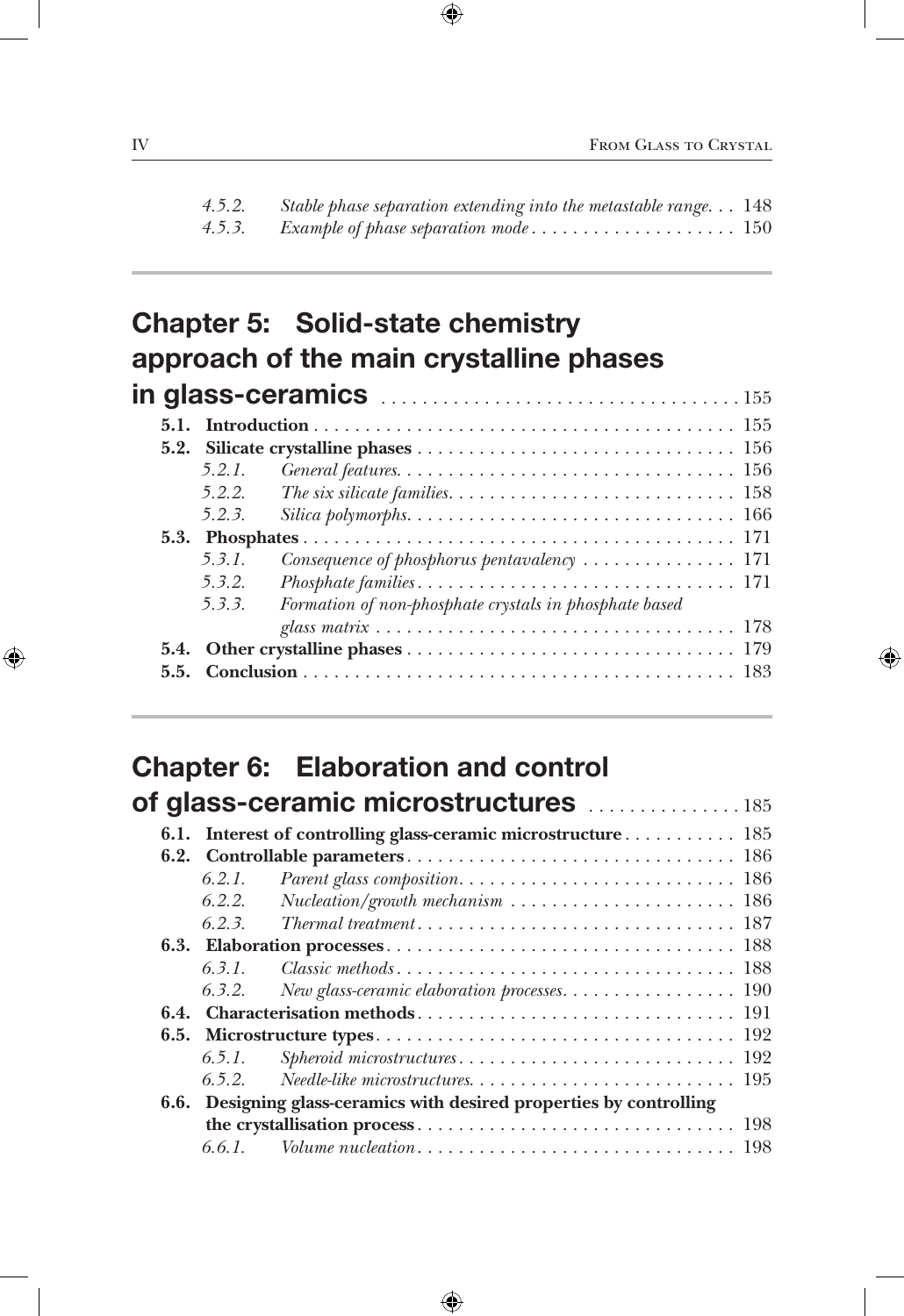### Chapter 7: X-ray diffraction and glass-ceramic materials **and glass-ceramic materials**

|      |        | $\mathbf{u}$ grass-ceranno materials $\ldots \ldots \ldots \ldots \ldots \ldots$                        |
|------|--------|---------------------------------------------------------------------------------------------------------|
| 7.1. |        |                                                                                                         |
|      | 7.1.1. |                                                                                                         |
|      | 7.1.2. | Scattering by a single atom $\ldots \ldots \ldots \ldots \ldots \ldots \ldots \ldots 203$               |
|      | 7.1.3. | The Bragg law $\ldots \ldots \ldots \ldots \ldots \ldots \ldots \ldots \ldots \ldots \ldots \ldots 206$ |
|      | 7.1.4. | Reciprocal space and diffraction $\ldots \ldots \ldots \ldots \ldots \ldots \ldots 207$                 |
|      | 7.1.5. |                                                                                                         |
|      | 7.1.6. | <i>Bragg peak profiles.</i> $\ldots \ldots \ldots \ldots \ldots \ldots \ldots \ldots \ldots \ldots 212$ |
|      |        | 7.2. Sample preparation and acquisition geometry  218                                                   |
|      | 7.2.1. | Sample preparation $\ldots \ldots \ldots \ldots \ldots \ldots \ldots \ldots \ldots \ldots 218$          |
|      | 7.2.2. |                                                                                                         |
| 7.3. |        |                                                                                                         |
|      | 7.3.1. | Samples with low absorption contrast 220                                                                |
|      | 7.3.2. | Samples with intermediate absorption contrast 220                                                       |
|      | 7.3.3. | Quantification for an "amorphous" phase-containing                                                      |
|      |        | $compound. \ldots \ldots \ldots \ldots \ldots \ldots \ldots \ldots \ldots \ldots \ldots \ldots 221$     |
|      | 7.3.4. | Example of phase quantification in a nuclear glass $\ldots \ldots$ 223                                  |
| 7.4. |        |                                                                                                         |
|      |        |                                                                                                         |

## Chapter 8: Glass and crystallisation:

|             | mechanical properties 229                                |
|-------------|----------------------------------------------------------|
|             | 8.1. Effective elastic properties of glass-ceramics  229 |
|             |                                                          |
|             |                                                          |
|             | 8.3.1. Theoretical and experimental considerations 233   |
|             |                                                          |
|             |                                                          |
| 8.4.1.      |                                                          |
| 8.4.2.      |                                                          |
| $8, 4, 3$ . |                                                          |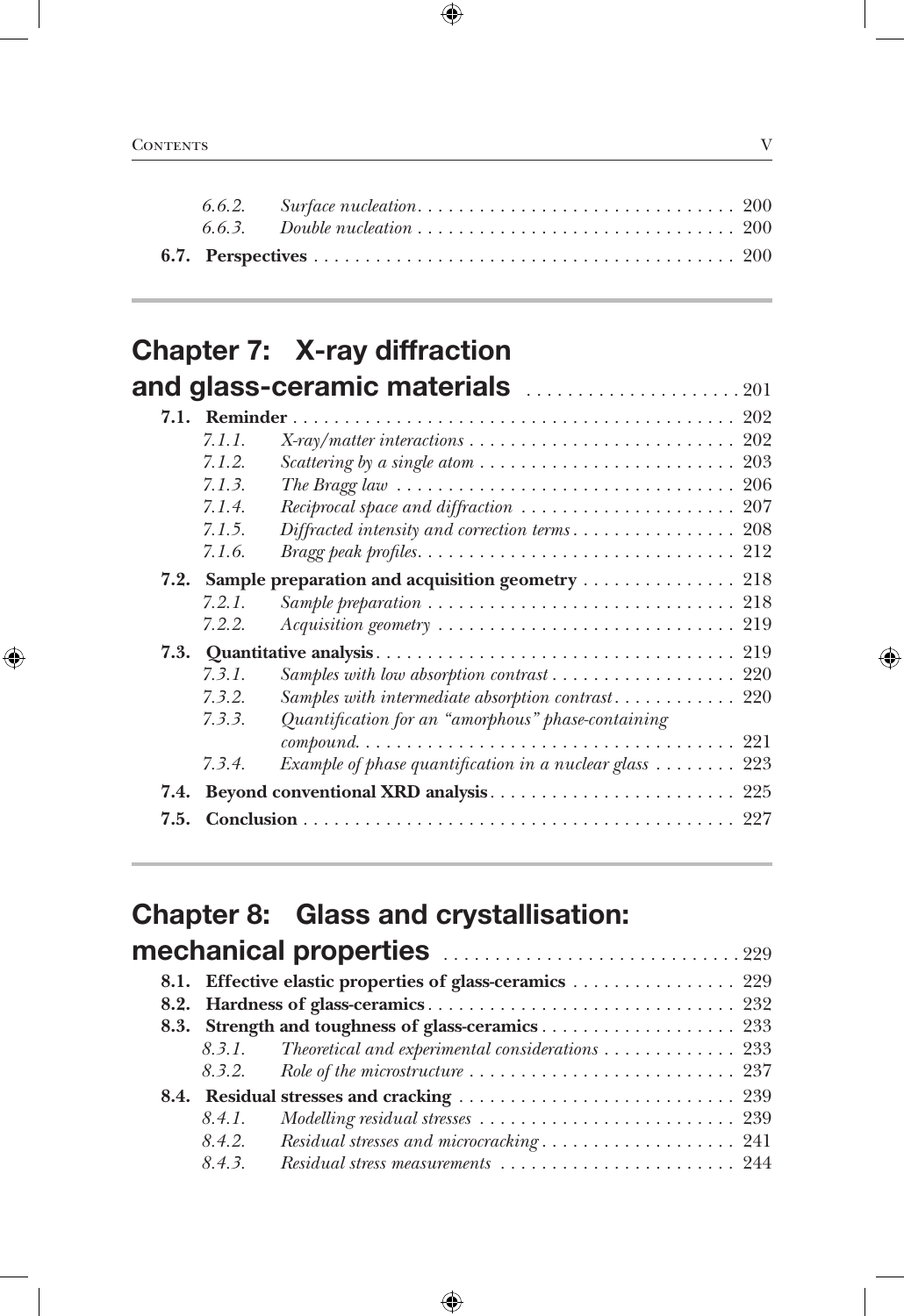### Chapter 9: Electron microscopy applied to the study of nucleation and crystallisation in glasses ......................249

|          | 9.1. Scanning Electron Microscopy  249                                                                     |
|----------|------------------------------------------------------------------------------------------------------------|
|          |                                                                                                            |
| 9.2.1.   | $Principle \ldots \ldots \ldots \ldots \ldots \ldots \ldots \ldots \ldots \ldots \ldots \ldots \ldots 250$ |
| 9.2.2.   |                                                                                                            |
| 9.2.3    |                                                                                                            |
| 9.2.4.   |                                                                                                            |
| 9.2.5.   | Chemical imaging: Energy Filtered TEM - EFTEM. 262                                                         |
| 9.2.6.   | Aberration correction in HRTEM and STEM 263                                                                |
| 9.2.7.   | Sample preparation $\ldots \ldots \ldots \ldots \ldots \ldots \ldots \ldots \ldots \ldots \ldots$ 263      |
|          |                                                                                                            |
| 9.3.1.   |                                                                                                            |
| 9.3.2.   | Mechanisms of nucleation and role of nucleating agents 265                                                 |
| 9, 3, 3, | Secondary crystallisation  266                                                                             |
|          |                                                                                                            |
|          |                                                                                                            |
|          |                                                                                                            |

## Chapter 10: X-ray and neutron

|         | 10.2. X-ray and neutron scattering:                                                                 |
|---------|-----------------------------------------------------------------------------------------------------|
|         |                                                                                                     |
|         |                                                                                                     |
|         | 10.3.1. Thermal density fluctuations. $\ldots \ldots \ldots \ldots \ldots \ldots \ldots \ldots 272$ |
|         | 10.3.2. Chemical concentration fluctuations  273                                                    |
|         |                                                                                                     |
|         |                                                                                                     |
|         |                                                                                                     |
|         |                                                                                                     |
| 10.6.1. | Detailed example of a liquid-liquid phase separation in                                             |
|         |                                                                                                     |
|         | 10.6.2. Other examples of study of phase separation $\ldots \ldots \ldots \ldots$ 281               |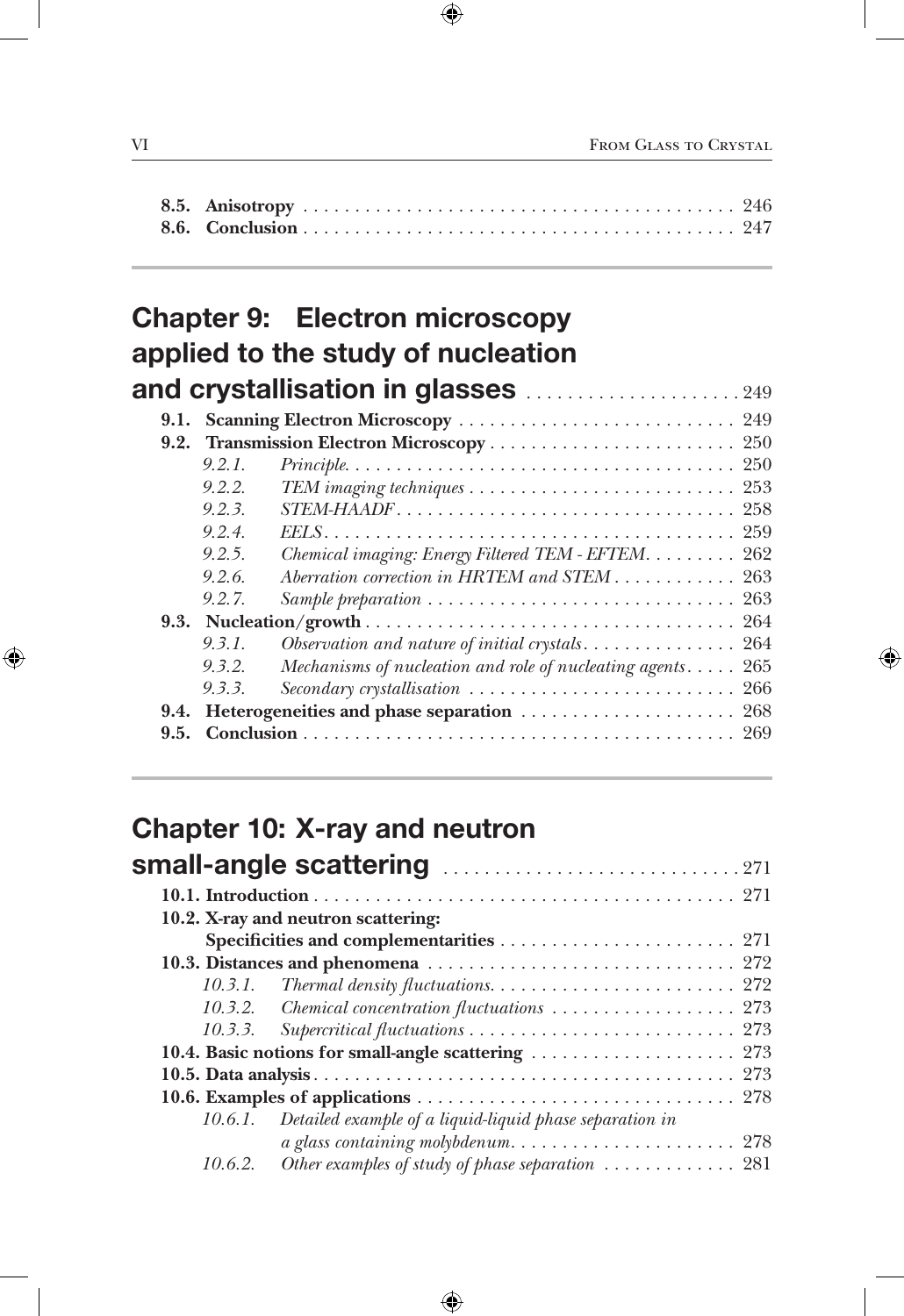| 10.6.4. Example of nucleation and crystallisation in a glass by SANS. 283 |  |
|---------------------------------------------------------------------------|--|
| 10.6.5. Example of nucleation and crystallisation in a cordierite         |  |
|                                                                           |  |
|                                                                           |  |

## Chapter 11: Nuclear Magnetic Resonance: deciphering disorder and crystallisation phenomena in glassy materials ....................291

| 11.2.1. NMR interactions: a fingerprint of the local environment 294 |
|----------------------------------------------------------------------|
|                                                                      |
| 11.3. Spectral signature of disorder in NMR and its resolution 299   |
|                                                                      |
| 11.3.2. Combining NMR with atomistic modelling  303                  |
|                                                                      |
|                                                                      |

#### Chapter 12: Raman spectroscopy: a valuable tool to improve our understanding of nucleation and growth mechanism  $\frac{1}{210}$

| 12.3.1. |                                                                       |
|---------|-----------------------------------------------------------------------|
| 12.3.2. | T64000 spectrometer and the confocal system 323                       |
| 12.3.3. |                                                                       |
| 12.3.4. |                                                                       |
| 12.3.5. | Black body emission and limitation to performing in situ              |
|         |                                                                       |
| 12.3.6. | 327<br>Correction of the temperature effect and excitation wavelength |
|         |                                                                       |
| 12.4.1. | Nucleation and phase identification in the CaO- $Al_2O_3-SiO_2$       |
|         |                                                                       |
| 12.4.2. | Ex situ measurements of silicate apatite crystallisation in a         |
|         |                                                                       |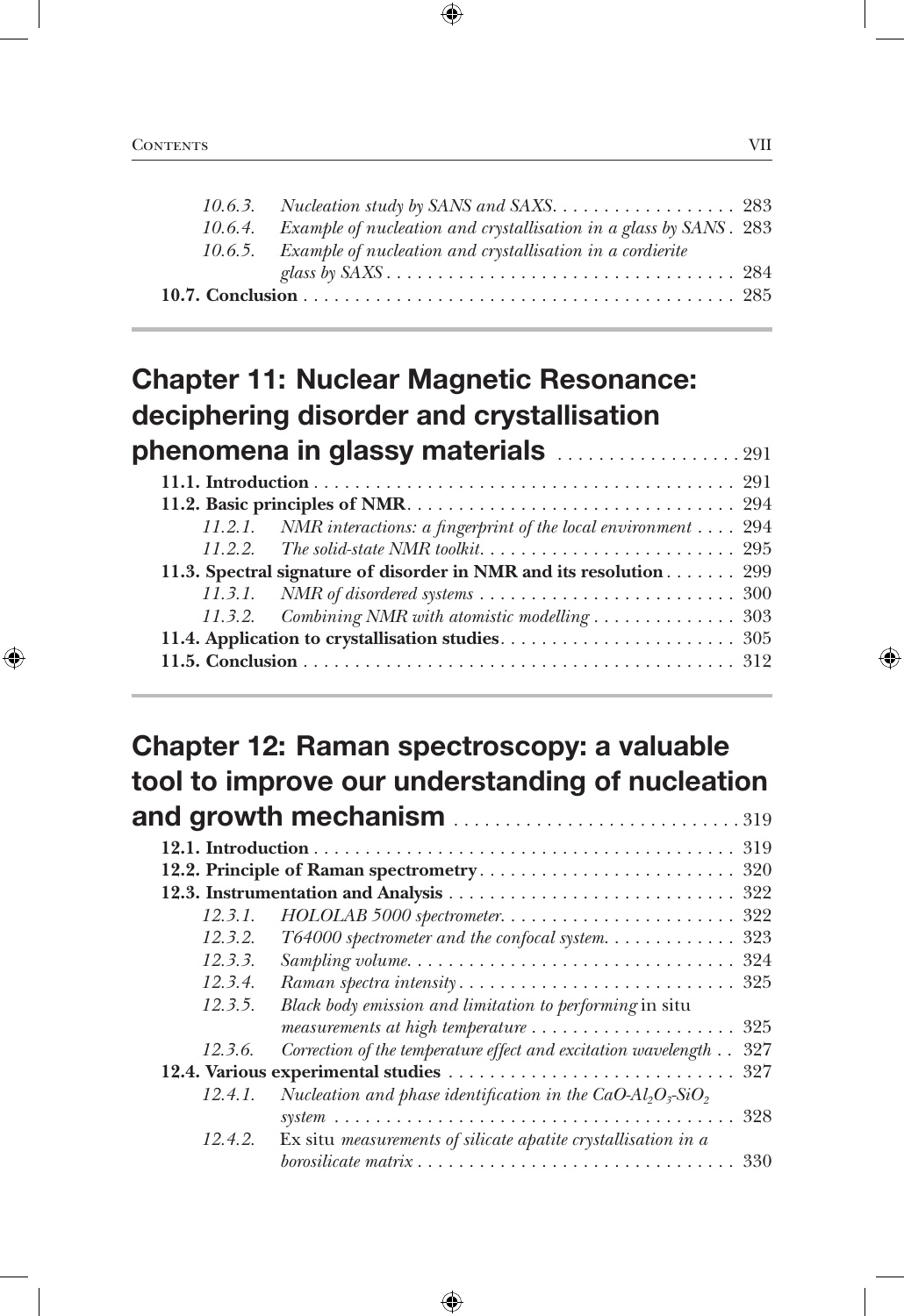| 12.4.3. In situ study of silico apatite crystallisation in a borosilicate |
|---------------------------------------------------------------------------|
|                                                                           |
| 12.4.4. Induced crystallisation by laser impact in $GeO2$ glass  335      |
|                                                                           |
|                                                                           |

### Chapter 13: *In situ* crystallisation investigations using large scale facilities . . . . . . . . . . . . . . . . . . . . . . . . . <sup>345</sup>

#### Chapter 14: Commercial applications

| 14.2.2. Glass-ceramic formation by crystal nucleation and growth 362 |
|----------------------------------------------------------------------|
|                                                                      |
|                                                                      |
|                                                                      |
|                                                                      |
|                                                                      |
|                                                                      |

## Chapter 15: Glass and glass-ceramic biomaterials . <sup>375</sup>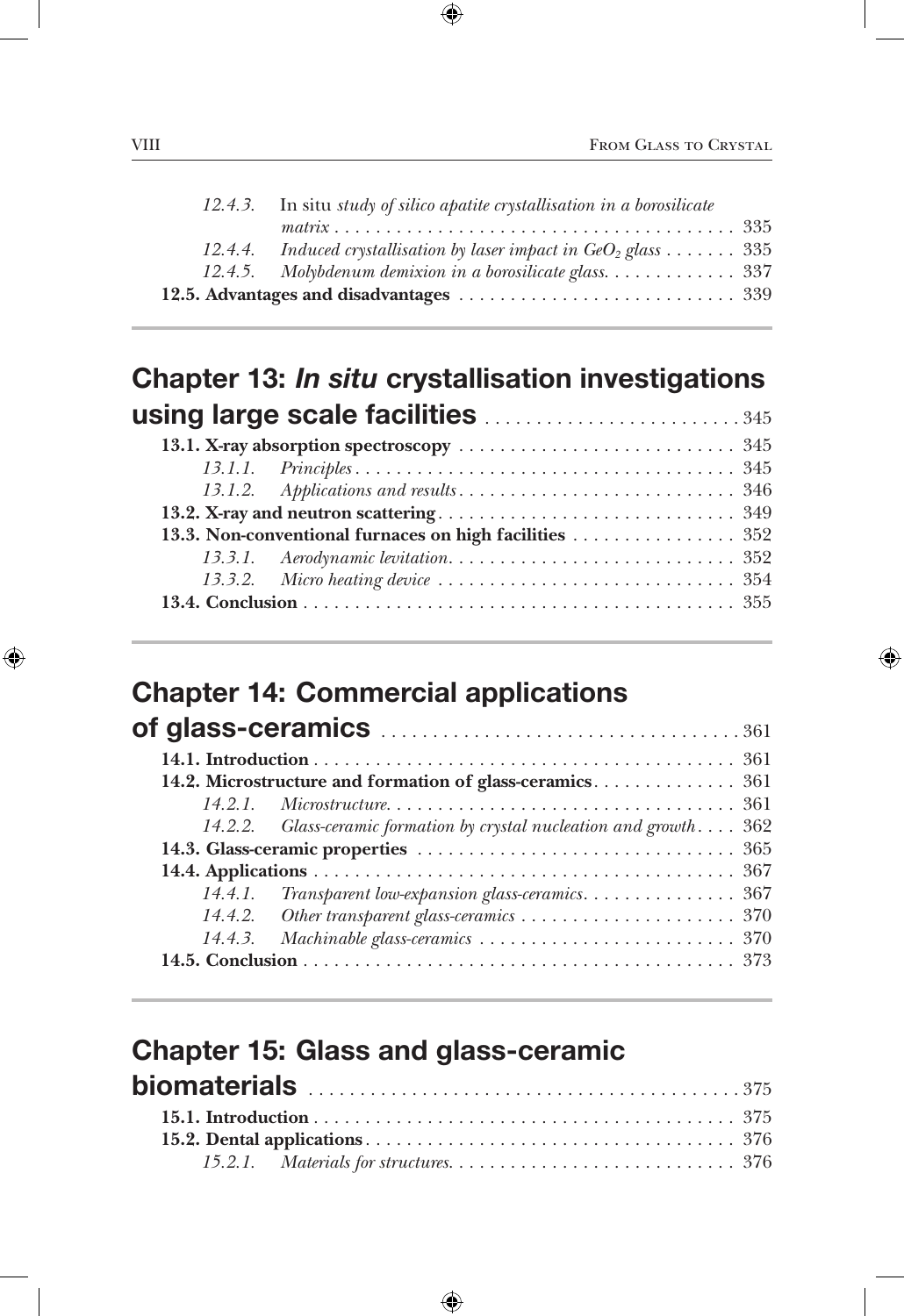### Chapter 16: Colouring by metallic nanoparticles . <sup>387</sup>

|         | <b>Chapter 17: Transparent glass-ceramics</b> 407           |
|---------|-------------------------------------------------------------|
|         |                                                             |
|         |                                                             |
| 17.2.1. |                                                             |
|         | 17.2.2. Light scattering in transparent glass-ceramics 408  |
|         |                                                             |
| 17.2.4. | Opalescence: a particular case 411                          |
|         |                                                             |
| 17.3.1. | Transparent glass-ceramics based on oxide compositions  413 |
| 17.3.2. | Transparent glass-ceramics based                            |
|         | on fluoride/oxyfluoride compositions  417                   |
| 17.3.3. | Transparent glass-ceramics based on chalcogenides 419       |
|         |                                                             |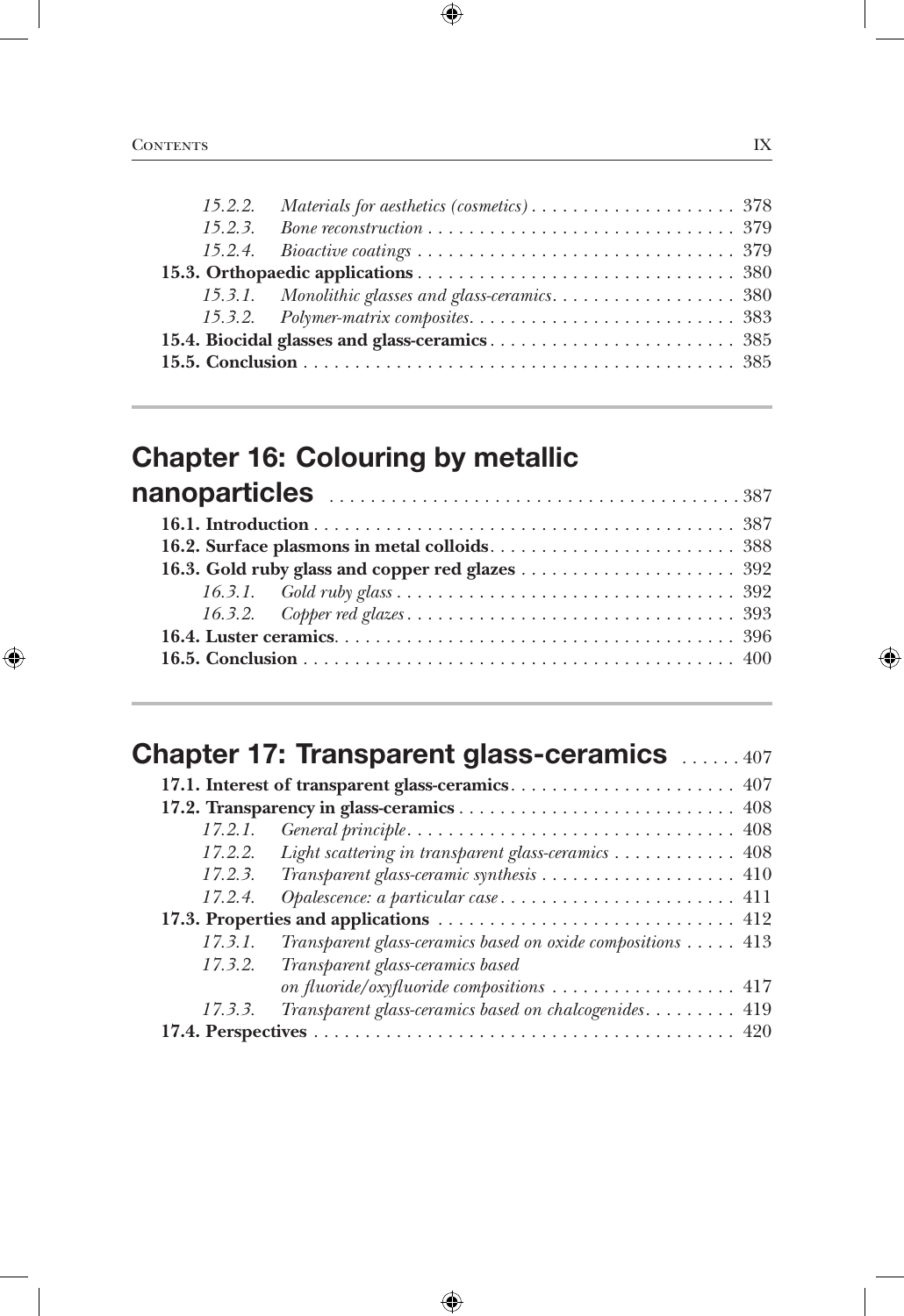|         | <b>Chapter 18: Luminescence properties</b><br>of rare earth ions doped in insulating |
|---------|--------------------------------------------------------------------------------------|
|         | nanoparticles embedded in glassy hosts 423                                           |
|         |                                                                                      |
|         | 18.2. Optical properties of rare earth ions in bulk materials 425                    |
| 18.2.1. |                                                                                      |
| 18.2.2. |                                                                                      |
| 18.2.3. | Homogeneous and inhomogeneous broadening                                             |
|         |                                                                                      |
| 18.2.4  | Radiative and non-radiative lifetimes. 428                                           |
| 18.2.5. |                                                                                      |
|         | 18.3. Luminescence of rare earth ion doped nanoparticles 429                         |
| 18.3.1. | Phonon spectrum modification  429                                                    |
| 18.3.2. |                                                                                      |
| 18.3.3. |                                                                                      |
| 18.3.4. |                                                                                      |
|         | 18.4. RE doped nanoparticles luminescence and influence                              |
|         |                                                                                      |
| 18.4.1. | Dependence of the radiative lifetime on the refractive                               |
|         |                                                                                      |
| 18.4.2. |                                                                                      |
| 18.4.3. | Interaction with "phonons" of the glassy environment<br>437                          |
|         | 438                                                                                  |

## Chapter 19: Glass-ceramics for engineering optical properties and nonlinear optics for engineering glass ceramics ..................441

|                                                               | 19.2.1. Second order nonlinearity  442                                      |
|---------------------------------------------------------------|-----------------------------------------------------------------------------|
|                                                               |                                                                             |
|                                                               |                                                                             |
|                                                               | 19.3.1. Second order nonlinearity and second harmonic generation 444        |
|                                                               | 19.3.2. Third order nonlinearity and saturable absorption $\dots \dots$ 448 |
| 19.4. Laser induced phase separation and crystallisation  449 |                                                                             |
|                                                               | 19.4.1. Laser-assisted crystallisation and second order nonlinearity 450    |
|                                                               | 19.4.2. Nonlinear optics and fabrication of glass ceramics 451              |
|                                                               |                                                                             |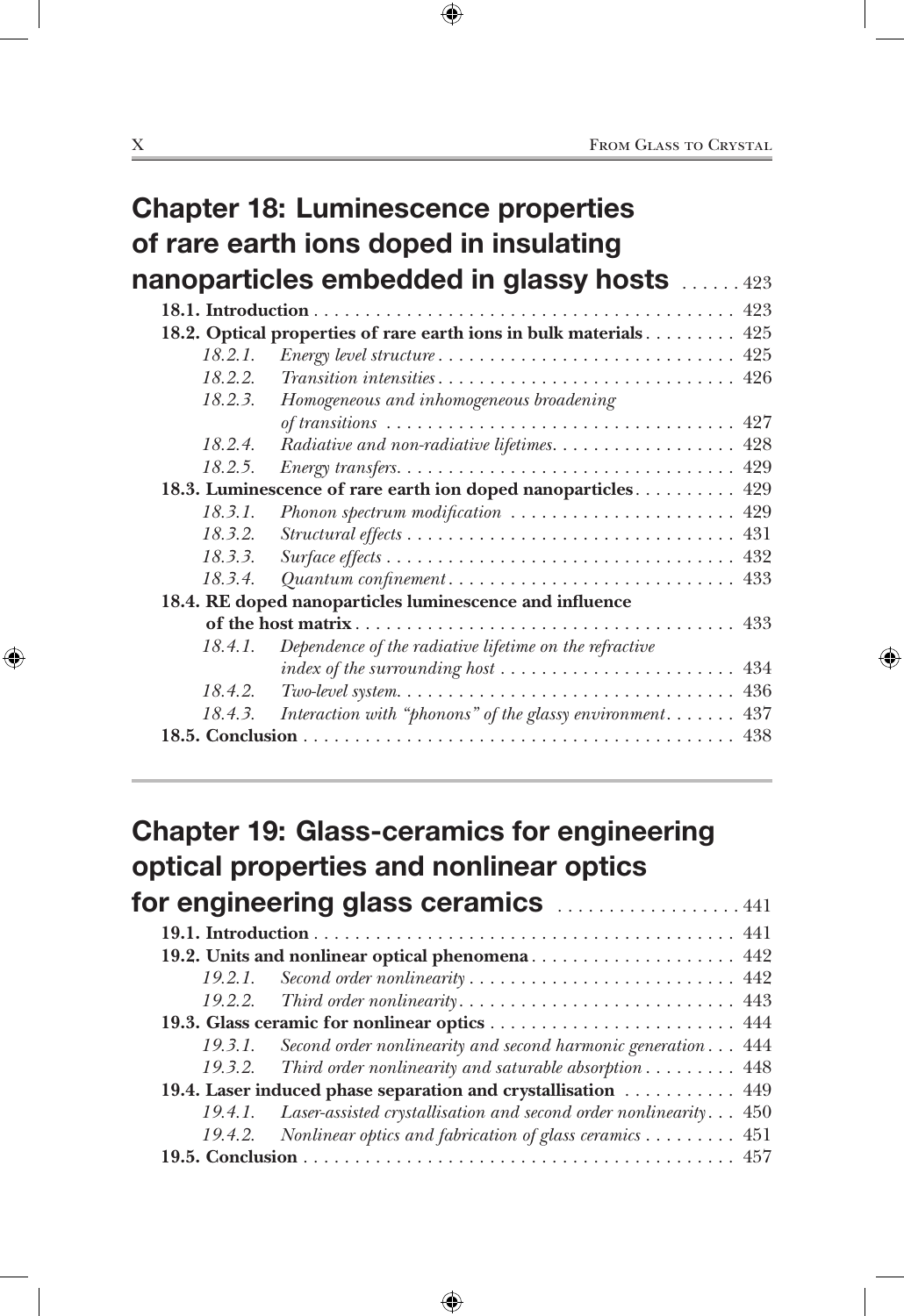| <b>Chapter 20: Oxyfluoride glass-ceramics 459</b>                     |  |
|-----------------------------------------------------------------------|--|
|                                                                       |  |
|                                                                       |  |
| 20.3. Genesis, size and morphologies of fluoride particles inside a   |  |
|                                                                       |  |
| 20.4. Crystallinity and size of the fluoride particles as function    |  |
|                                                                       |  |
| 20.5. Constraints induced by the glassy matrix and lattice parameters |  |
|                                                                       |  |
|                                                                       |  |
|                                                                       |  |
|                                                                       |  |

## Chapter 21: Nucleation, crystallisation and phase separation in chalcogenide glasses ....473

|         | 21.2. Chalcogenide glass-ceramics for infrared optics 474                       |
|---------|---------------------------------------------------------------------------------|
|         | 21.2.1. Chalcogenide glass-ceramics for non-linear optics  475                  |
|         | 21.2.2. Chalcogenide glass-ceramics with improved mechanical                    |
|         |                                                                                 |
|         |                                                                                 |
|         | 21.3. Phase change tellurides: outstanding materials for                        |
|         |                                                                                 |
|         | 21.4. Ion conductive chalcogenide glasses: effects of phase                     |
|         | separation and partial crystallisation on electrical properties 483             |
| 21.4.1. | Chalcogenide glass-ceramics for electrochemical energy storage 483              |
|         | 21.4.2. Photosensitive chalcogenide glasses, potential resins                   |
|         | for submicronic resolution lithography $\ldots \ldots \ldots \ldots \ldots$ 485 |
| 21.4.3. | Chalcogenide glasses: promising materials for the                               |
|         | development of ionic memories 486                                               |
|         |                                                                                 |
|         |                                                                                 |

## Chapter 22: Glass-ceramics for waste immobilization . <sup>491</sup>

|  | 22.2. Glass-ceramics for the immobilization of highly radioactive |  |
|--|-------------------------------------------------------------------|--|
|  |                                                                   |  |
|  | 22.2.1. Nature and origin of highly radioactive wastes. Aims of   |  |